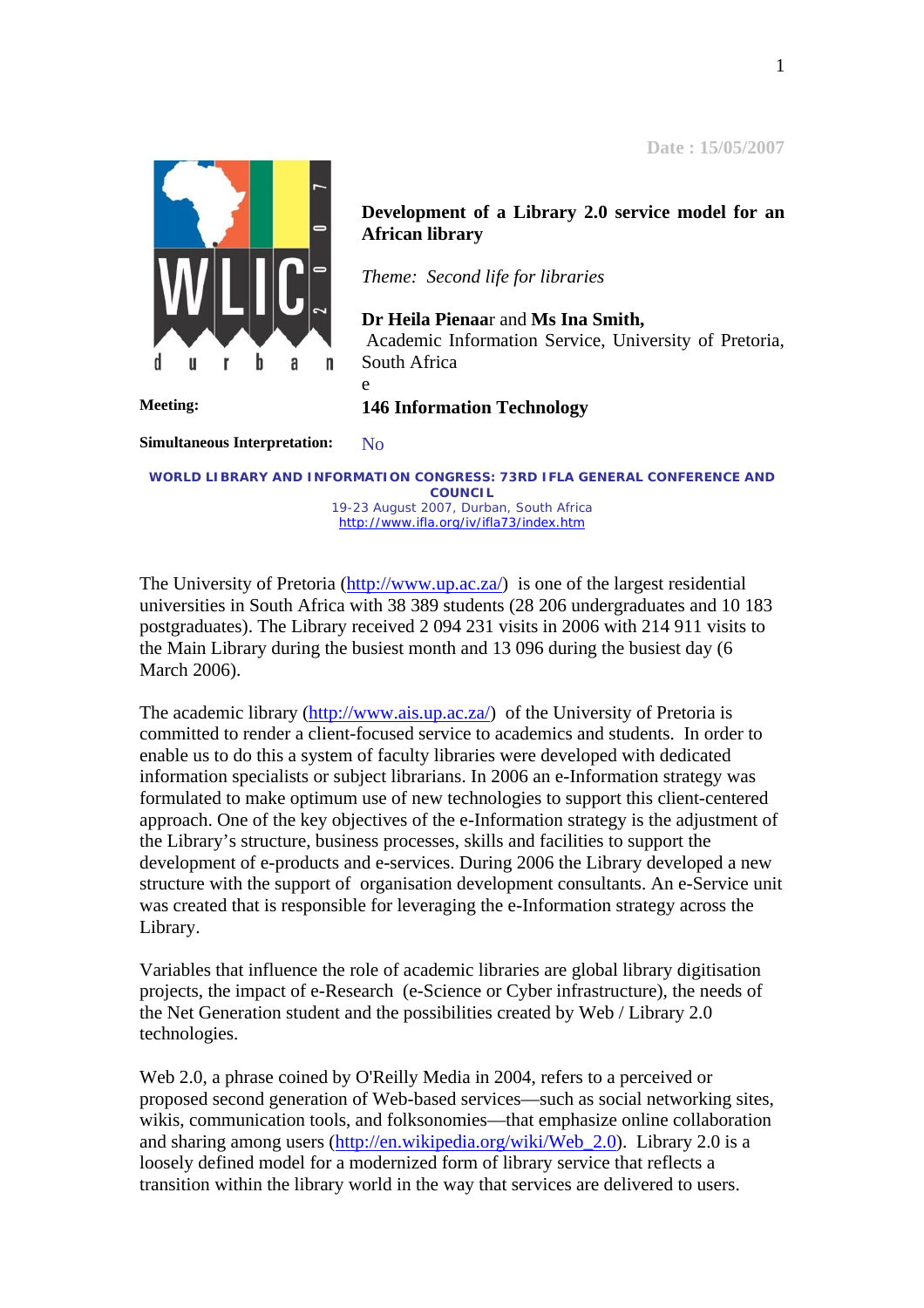With Library 2.0 library services are constantly updated and reevaluated to best serve library users. Library 2.0 also attempts to harness the library user in the design and implementation of library services by encouraging feedback and participation. Proponents of this concept expect that ultimately the Library 2.0 model for service will replace traditional, one-directional service offerings that have characterized libraries for centuries [\(http://en.wikipedia.org/wiki/Library\\_2.0\)](http://en.wikipedia.org/wiki/Library_2.0).

The Library 2.0 meme map [\(http://en.wikipedia.org/wiki/Image:L2-meme2.gif#file](http://en.wikipedia.org/wiki/Image:L2-meme2.gif#file)) is used as framework for our paper. We added one new subject i.e. Enable e-Research. The following subjects will be discussed:

- Enable e-Research
- Creation of an emerging technology committee
- Integration with e-Learning
- Federated search
- Patron  $2.0$  = from content consumer to content creator
- Use of Web 2.0 apps and services

#### **Enable e-Research**

The e-Research paradigm is a composite of two main trends:

- The ability to transfer large volumes of data, to use and analyse this data for different purposes and to share computation capacity between remotely situated researchers
- The need to make better use of expensively created scientific databases by the active management and appraisal of data over the life cycle of scholarly and scientific interest is the basis of a new field of endeavour called digital curation (Page-Shipp et al, 2005 [http://www.sajim.co.za](http://www.sajim.co.za/))

The South African national research and development strategy was published in 2002. It invited all role players in the national innovation system to rethink their role and to find opportunities to face the challenge of increasing economic growth and improve the quality of life for all South Africans. It was clear that the strategy called for a renewal in the information services sector. It was anticipated that the strategy would require a level of information service support that was not available at any individual institution. To handle this challenge the South African Research Information Services (SARIS) project team was established.

The final proposal of this project team envisages a sophisticated and technologically advanced e-Research support service that can manage, deliver, stimulate and reward. The proposal makes maximum use of existing entities, rather than creating new ones. It incorporates clear roles and a set of responsibilities that include:

- stimulating innovation and identifying appropriate innovation projects
- obtaining project funding
- feeding successfully completed projects into the service delivery component and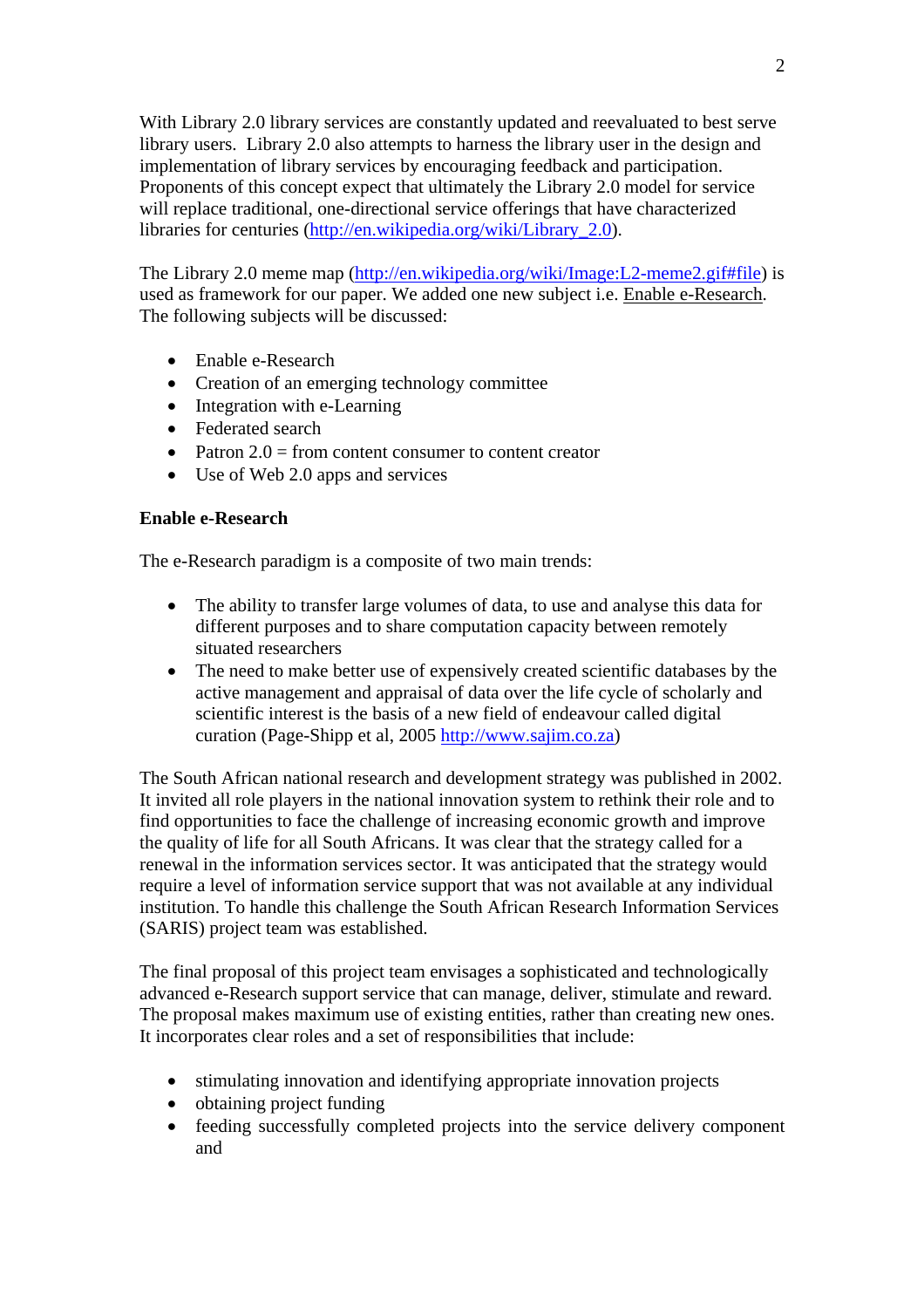• accountability to the South African research community (Page-Shipp et al, 2005 [http://www.sajim.co.za\)](http://www.sajim.co.za/)

Virtual research environments (VREs) comprise digital infrastructure and services which enable research to take place within the virtual multi-disciplinary and multiorganization partnership context. The VRE concept helps to broaden the popular definition of e-Science from grid-based distributed computing for scientists with huge amounts of data to the development of online tools, content, and middleware within a coherent framework for all disciplines and all types of research (Fraser, 2005 [http://www.ariadne.ac.uk/issue44/fraser/\)](http://www.ariadne.ac.uk/issue44/fraser/). The University of Pretoria (UP) and the CSIR are busy with an investigation into the viability and expectations for the development of a VRE for use by researchers of both institutions. This is done by using a co-operative UP/CSIR research area i.e. Malaria as a case study to identify the user needs and expectations. The primary output of this endeavour will be a conceptual model that could be used to develop a Malaria VRE. This proposed VRE will include the management of the data life cycle a.k.a. data curation.

# **Creation of an emerging technology committee**

A Library e-Service steering committee was created in 2006 to co-ordinate the Library's e-Activities in support of UP research, teaching and learning. The terms of reference of the committee are:

- To co-ordinate the implementation of the Library e-Information strategy
- To co-ordinate the Library's e-Services, e-Products and e-Initiatives on a strategic level
- To create and align Library e-Steering committees e.g. Web steering committee, Library System steering committee
- To co-ordinate the different e-Budget requests and spending e.g. UP IT budget, Library IT budget, Library strategic plan
- To create an e-Service unit (organisational redesign)
- To align Library IT policies and architecture with UP IT policies and architecture
- To create and maintain the necessary personal networks with UP, national, regional and international stakeholders, opinion leaders and experts
- To be aware of and to implement new relevant IT trends and e-Applications
- To communicate and market new e-Trends and e-Applications

## **Integration with e-Learning environment**

The co-operation between the Library and the University's Department of Education Innovation is excellent. The Library's information specialists or subject librarians develop web reference pages for specific academic modules that are hosted on the Learning Management System of the University a.k.a. clickUP. These reference pages are an integral part of clickUP and link to relevant full-text articles and book chapters.

## **Federated search**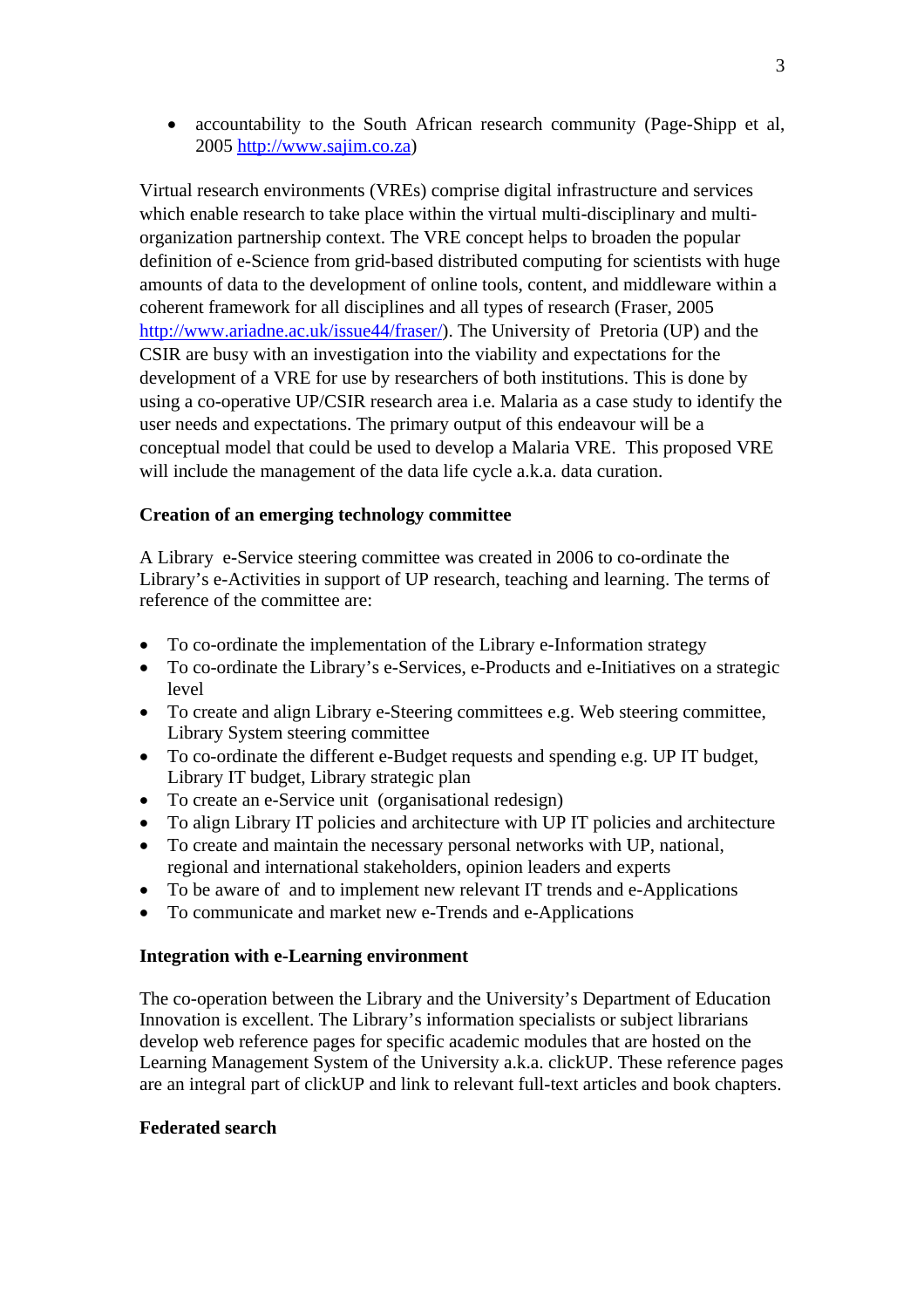We use Google Scholar as our federated search engine (also to search across subscription e-resources), and ScholarSFX (available free of charge to eIFL countries) as the full text link resolver. We are not sure whether a conventional federated solution will solve our problems as there are also disadvantages to using federated search engines, e.g. e-resources with limited access being occupied by unnecessary searches running through that e-resource/database. Another reason is that students who want to conduct searches within specific databases are happy to do so as some of the functionalities in individual databases are lost when searching the database via a federated search engine. We rather wanted to target students who avoid the library resources because it is so difficult to find their way through the maze of hundreds of databases, and who are not aware of the resources. Since our clients use Google, and want and prefer a Google interface, we decided to find ways on how to utilise Google Scholar to the advantage of ourselves and our clients. Through Google Scholar we would like to make our clients more aware of the valuable resources to which we subscribe. We are of the opinion that Google Scholar and Scholar SFX offer many of the advantages a conventional federated search product and link resolver would have offered (<http://fedsearch.blogspot.com/>)

#### **Patron 2.0 – from content consumer to content creator**

Currently our best example of "consumer as content creator" is our academics' and students' involvement with collections on the University's digital research repository, UPSpace. We decided to use the open source software DSpace after an intensive evaluation of available software. The Library is responsible for initiating, managing and marketing the repository. This is a very broad-based repository that host the following collections:

- Scholarly research material
- Historical (archival) material
- Popular research material
- Conference proceedings and presentations
- **Speeches**
- Collections donated ([https://www.up.ac.za/dspace/\)](https://www.up.ac.za/dspace/)

## **Use of Web 2.0 applications and services**

Although the library staff have used wikis and blogs for library projects ([http://upspace.wikispaces.com/;](http://upspace.wikispaces.com/) [http://aisebooks.blogspot.com/;](http://aisebooks.blogspot.com/) <http://fedsearch.blogspot.com/>) we still have some way to go to use it as as tools to encourage user participation and feedback in the development and maintaining of library services (http://en.wikipedia.org/wiki/Library 2.0). We do of course hold regular client surveys and focus groups to identify user needs and facilitates user feedback.

## **In conclusion**

The Library of the University of Pretoria is well on its way to become a Library 2.0 Library!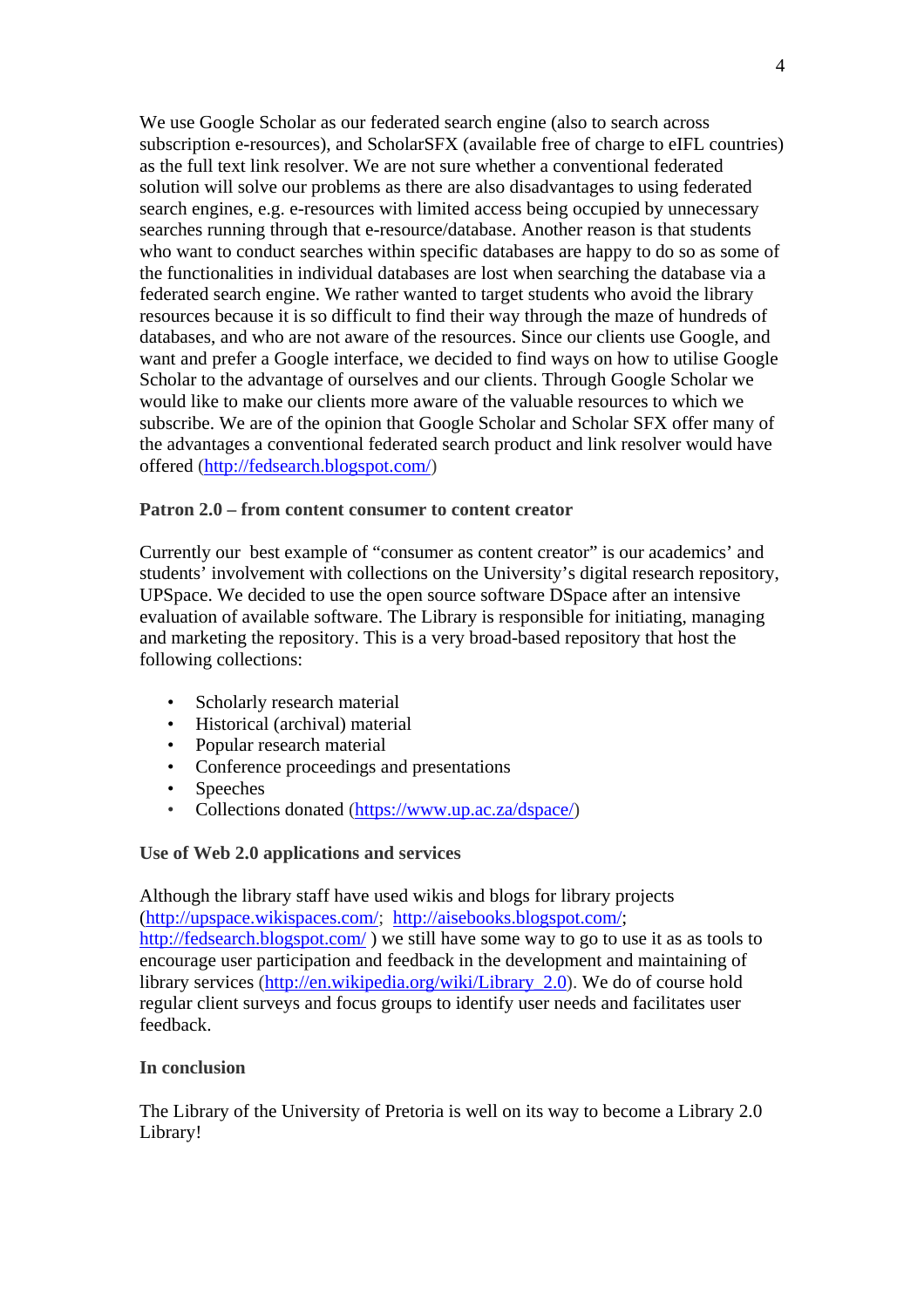#### **Bibliography**

Fraser, M. 2005. *Virtual research environments: overview and activity*. Ariadne, July 2005, 44. URL:<http://www.ariadne.ac.uk/issue44/fraser/>

Page-Shipp, RJ., Hammes, M., Pienaar, H., Reagon, F., Thomas, G., van Deventer, MJ., Veldsman, V. 2005. *eResearch support services: responding to a challenge facing the South African research and information communities*. SA Journal of Information Management, December 2005, 7(4) [http://www.sajim.co.za](http://www.sajim.co.za/) 

#### **Abstract**

The academic library of the University of Pretoria is committed to render a clientfocused service to academics and students. In order to enable us to do this a system of faculty libraries were developed with dedicated information specialists or subject librarians. In 2006 an e-Information strategy was formulated to make optimum use of new technologies to support this client-centered approach. Variables that influenced the e-Information strategy are the changing role of academic libraries because of global library digitisation projects, the impact of e-Research (e-Science or Cyber infrastructure), the needs of the Net Generation student and the possibilities created by Web / Library 2.0 technologies.

Web 2.0, a phrase coined by O'Reilly Media in 2004, refers to a perceived or proposed second generation of Web-based services—such as social networking sites, wikis, communication tools, and folksonomies—that emphasize online collaboration and sharing among users ([http://en.wikipedia.org/wiki/Web\\_2.0\)](http://en.wikipedia.org/wiki/Web_2.0). Library 2.0 is a loosely defined model for a modernized form of library service that reflects a transition within the library world in the way that services are delivered to users. With Library 2.0 library services are constantly updated and reevaluated to best serve library users. Library 2.0 also attempts to harness the library user in the design and implementation of library services by encouraging feedback and participation. Proponents of this concept expect that ultimately the Library 2.0 model for service will replace traditional, one-directional service offerings that have characterized libraries for centuries [\(http://en.wikipedia.org/wiki/Library\\_2.0\)](http://en.wikipedia.org/wiki/Library_2.0).

The Library 2.0 meme map [\(http://en.wikipedia.org/wiki/Image:L2-meme2.gif#file](http://en.wikipedia.org/wiki/Image:L2-meme2.gif#file)) is used as framework for our paper. We added one new subject i.e. Enable e-Research. The following subjects will be discussed:

- Enable e-Research
- Creation of an emerging technology committee
- Integration with e-Learning
- Federated search
- Patron  $2.0$  = from content consumer to content creator
- Use of Web 2.0 apps and services